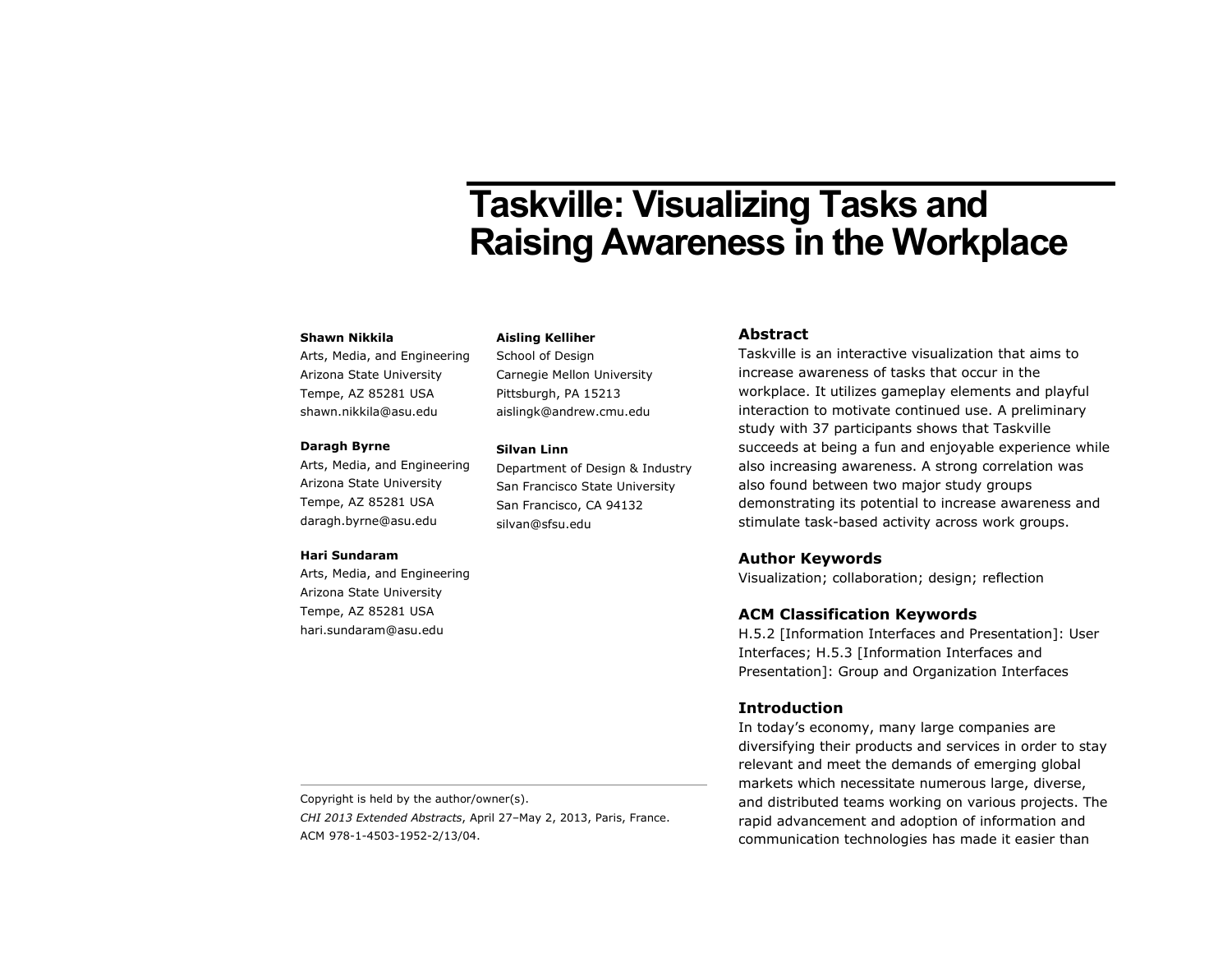

Zoomed-in view showing "ghosted" buildings due to user inactivity (left), as well as buildings deteriorating due to an unbalanced work-life ratio (skyscraper at right).

cu studuing wikips **Posts** se poster design wpc commission human glued individual hon day class last psych document digital de paperde filming presented fing) meet robot professor watched presenting care **story** artwork studied

A closer view of the tag cloud, displaying a summary of the tasks that have been submitted to Taskville.





ever to coordinate these different groups. These technologies also allow workers to adopt flexible working schedules [11], challenging the traditional, Western "9-to-5" workplace mentality in which individuals were expected to do most of their work physically at the office during certain hours of the day.

These factors enable work environments to be increasingly decentralized. In such situations, the individual worker may lack an awareness of the range of activities within the organization. This lack of awareness can be further compounded by factors such as the team's size or the project complexity. Additionally, the individual may not see the influence of their own contributions on the team, potentially engendering feelings of isolation. However, prior work has shown that awareness is an important prerequisite for successful coordination [6,10].

To address these issues, we present **Taskville**, an ongoing project [12] that aims to effectively raise worker awareness in a manner that is engaging and fun. Taskville is an interactive visualization that uses a city building metaphor where teams are represented as individual cities within a larger region. The cities grow in size as workplace tasks are completed, and gameplay elements are incorporated to encourage continued use. Taskville provides several mechanisms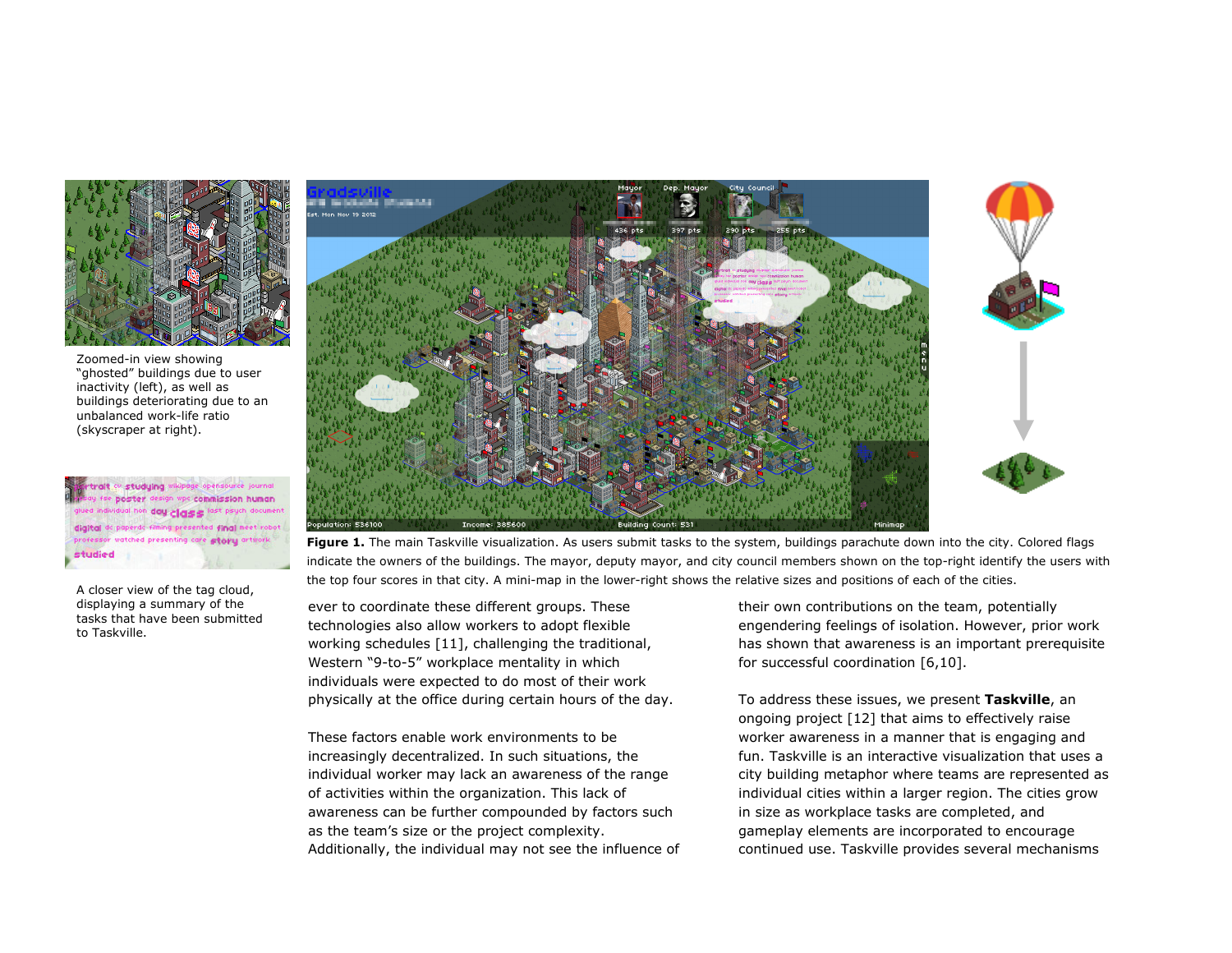A look at the buildings that can be found in Taskville.



Small houses given for tasks taking  $1 - 3$  hours.

**Shop** Given for tasks taking  $4 - 5$ hours.

> **Skyscra per**  Tall buildings which are given for tasks that took more than 5 hours to complete.

**Large Buildin gs**  Fun multi-tile buildings given for completing tasks with other users.

**Hard Hat Zone for an individual to view, at a glance, their workplace** contributions alongside those from others in their team.

# **Related Work**

Gamification explores the incorporation of game design elements into non-gaming contexts [4]. Examples of gamification applied in workplace settings can be found in [3] (system administration) and [13] (monitoring).

Visualization of work activity and awareness information has been previously explored in the context of software development [1,8] and time management [7] scenarios. Others have explored the use of group activity visualizations in classroom settings [9], and the incorporation of gameplay elements into interactive visualizations has been discussed in [5]. However, Taskville differentiates itself from this work in that it provides a generalized overall view of organizational activity at multiple levels.

# **Welcome to Taskville**

In Taskville, a large organization is represented as a flat, forested region. Populating each region are cities which designate various project groups within the larger organization. Each city has "citizens" whose realworld counterparts contribute buildings to that city by submitting tasks, where a task is defined as any activity which takes some amount of time to perform. Beyond that guideline, users are left to make their own determinations of what constitutes an appropriate task.

When a city is first founded in a Taskville region, it only consists of a city hall building. As individuals complete tasks, they submit them to Taskville, and each work related submission causes a building to parachute into their city. The information provided when submitting a

task includes the duration spent working on it, the users who collaborated on it (if any), and optionally, a brief description of what was accomplished. The specific type of building that appears is determined by the time spent on the task and the number of collaborators who worked on it (refer to the "Hard Hat Zone" sidebar). Users can also submit personal tasks, which do not create new buildings, but help maintain existing structures and prevent them from decaying.

# *Visual Design*

The visual design of Taskville uses a style of 2D pixel art which is reminiscent of older isometric city-building PC games such as SimCity 2000 or Caesar II. The visual interface is designed in a way that allows users to quickly become aware of a large amount of information with just a passing glance. Buildings belonging to the same user are clustered together into neighborhoods which are identified by colored flags; therefore, users can quickly estimate their contributions to a group by comparing the size of their neighborhood with those belonging to other users.

A building's height and area also inform a user about the relative amount of time it took for a task to be completed. Taller buildings are an indication that the task took longer to complete, while buildings with larger areas are an indication that the task has many collaborators. Each building also has other distinct visual features that impart information about the user. For instance, if a user is inactive, that user's buildings will gradually become transparent, demonstrating their fading presence in the group. This visual cue makes individuals aware of who has been absent from the workplace over a long period of time. We have also introduced a work-life balance feature to Taskville;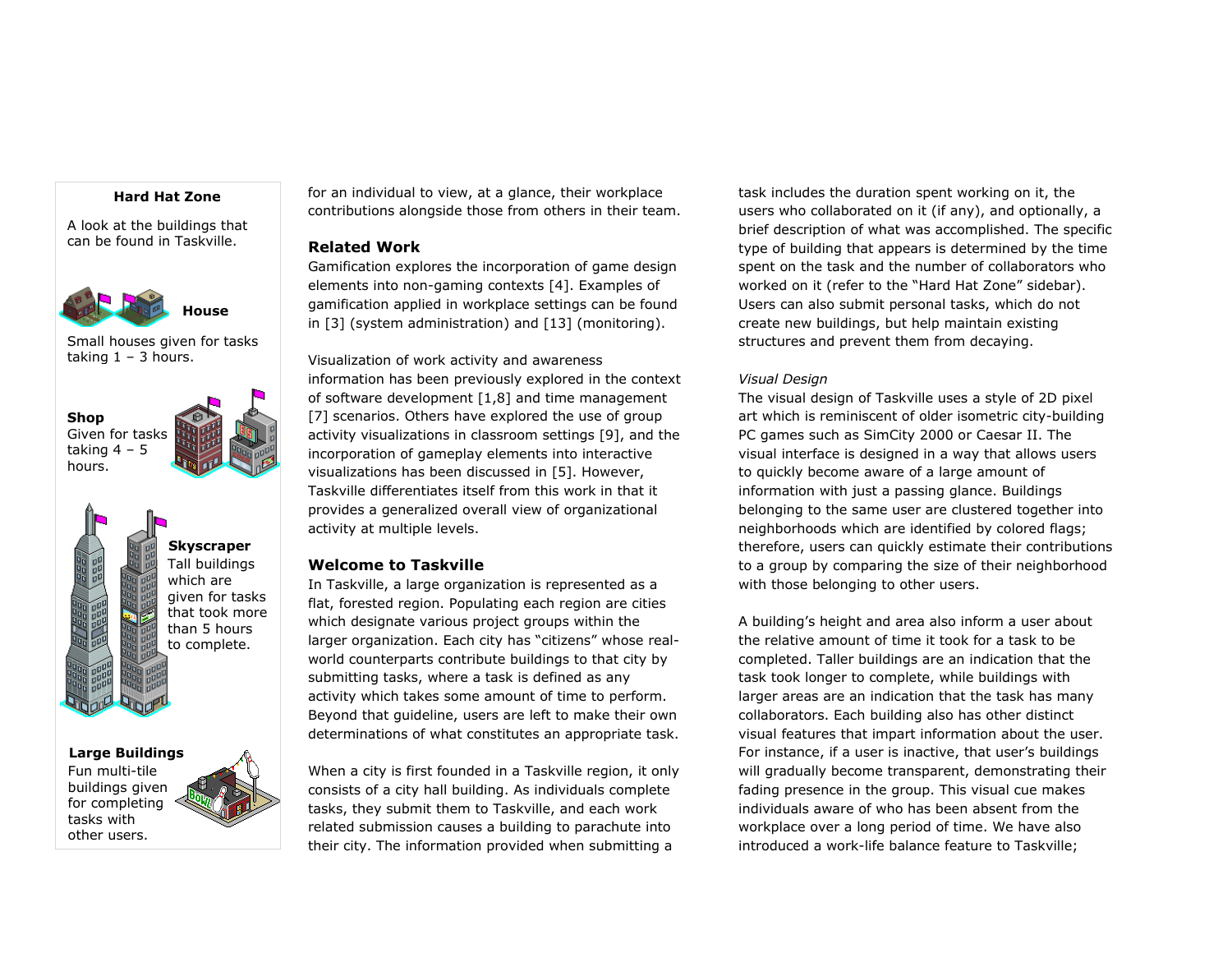buildings will visually crumble over time if too many work tasks have been submitted. To restore and maintain their buildings, users can submit "personal" (non-work-related) tasks. Finally, submitted task descriptions are formed into literal tag clouds which float across the virtual landscape. These provide a glanceable overview of what each group is working on, promoting awareness while preserving privacy.

*Viewing and Submitting Tasks to Taskville*  Taskville is best presented on a large screen display and is designed to be situated in semi-public spaces within a workplace, such as in a lobby area or entranceway. Placement in these locations ideally attracts glances from passersby and generates "watercooler" style conversations. However, feedback from pilot studies [12] indicated that individuals desired the ability to view their cities in other locations beyond the public display. Consequently, we created a web interface for the visualization which also serves as a means for users to submit their tasks, and provides users with access to additional awareness information including their activity history and personal statistics.

### *Gaming Elements*

Taskville contains light gaming elements which help make the system fun and motivates continued use [14]. Most prominent is the scoring system. Each submitted task receives a number of points proportional to the time spent on it, and individuals can gather more points by unlocking achievements. These can be unlocked, for example, by constructing a certain number of buildings in a day, or working on special days such as Halloween. This point-gathering framework encourages light competition among users as the top four users of each city are awarded the title

of mayor, deputy mayor and city council members respectively. There is also an implicit competition between groups/cities, who often vie to become the largest. These competitive elements serve as a fun motivator for individuals to continue submitting tasks.

### **User Study Design**

To investigate Taskville's utility and perception within collaborative groups, we conducted an exploratory user study over a 4 week period at a major university. A total of 38 participants were recruited from 5 groups. Three groups consisted of undergraduate students in distinct courses, and these groups were offered extra credit to incentivize participation. One group consisted of graduate students co-located within a building and the final group from a research lab which the authors are affiliated with. This included two of the authors. This latter group assisted with preliminary testing of the system. Up to 10 \$20 checks were offered to these groups as compensation. A small number of individuals had used previous iterations of Taskville. Participants were asked to use the system and to complete a series of surveys throughout on perceived workplace activity.

### **Preliminary Study Results and Discussion**

One group was omitted from the results due to having only one participant who contributed 3 tasks. From the remaining participants, 37 of those used Taskville at least once and contributed a total of 963 tasks over the 4 weeks. 651 were work related tasks while 312 were personal. Table 1 shows the distribution of users per group. The high rate of task submissions suggests that Taskville was highly usable and fostered continued use. In examining the number of work tasks submitted per day across groups, graduate student groups (G1 and G2) were found to be highly correlated ( $r = .57$ ,  $p <$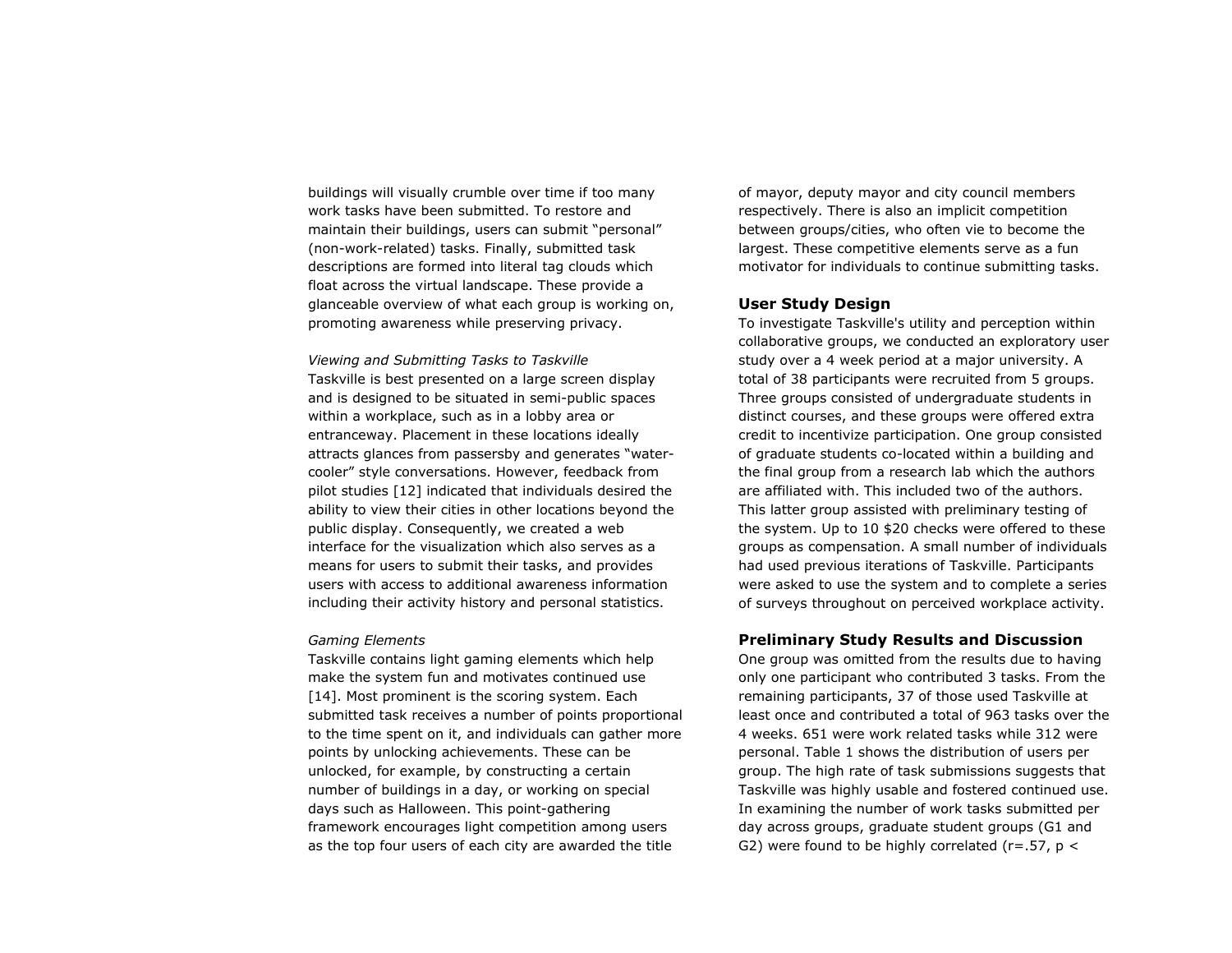|       | Undergrad/    |    |
|-------|---------------|----|
| Group | Graduate      | N  |
| G1    | Graduate      | q  |
| G2    | Graduate      | 8  |
| G3    | Undergraduate | 13 |
| G4    | Undergraduate |    |
| Total |               |    |

| Group | Total #<br>Tasks | Avg. # Tasks<br><b>User</b> |
|-------|------------------|-----------------------------|
| G1    | 205              | 22.78                       |
| G2    | 508              | 63.50                       |
| G3    | 131              | 10.08                       |
| G4    | 119              | 17.00                       |

**Table 1.** Top table shows the group distribution while the bottom table shows the number of tasks per group and the average number of tasks submitted per user.

.05). A moderate correlation was also found between the two graduate groups and G3 ( $r=.34$ ,  $r=.31$ ), but it was not statistically significant. This suggests that visible and active use of the system provides impetus for other groups and users to participate, and that the game elements encourage competition across groups.

An online, post-study survey was administered and 14 responses were received. Incorporating the System Usability Scale [2], this survey examined experiences with Taskville as well as its usability. Taskville received a mean score of 88.75 (SD: 8.59, N=14) out of 100 indicating it to be extremely easy to understand and use. On a 5-point Likert scale, it was also found to be fun to use (M: 4.50, SD: 0.65) with participants strongly expressing that they would use it again in the future (M: 4.71, SD: 0.47) and recommend it to others (M: 4.57, SD: 0.51). The results also show that Taskville helped some individuals be more internally aware of the amount of work that they do (M: 4.14, SD: 0.95) and is a motivator to complete work (M: 4.00, SD: 0.88). The free form responses further corroborate these findings. Users reported that they liked the ease of use of Taskville with one individual commenting that they "*[…] loved how simple it was to use and how fun it was.*" Most users also enjoyed the light competitive elements: "*I enjoyed the competitive aspect of it. There were definitely different moments with collaborations during the study in which the tasks were discussed in terms of the implications they would have for points [in our city].*" That same user also commented that Taskville "*[…] helped me stay focused and motivated me to complete work*."

Users also indicated that several aspects of Taskville could be improved upon. While Taskville was successful in raising awareness on the *amount* of tasks being completed, the survey indicates that Taskville failed to raise awareness on *what* tasks they were completing (M: 3.86, SD: 0.95) and what others were doing (M: 2.64, SD: 1.01). One user commented that "*the […] only way to get a sense of the tasks is through the word cloud but you have to wait for that to appear and it can take some time*." This implies that new ways to present activity information that users can immediately see and grasp are needed. Some users also commented on the visualization becoming too cluttered and having difficulty finding their buildings. One user remarked that "*most of the shorter-time achievements (houses) got masked by the longer term achievements […]. So I stopped feeling like I wanted to enter things in unless they were major (long) accomplishments.*"

Although deeper investigation is required, the preliminary results are promising, indicating that Taskville fosters workplace motivation and awareness. With additional modifications, we assert it could serve as a highly effective awareness and productivity tool.

# **Future Construction**

We plan to conduct a large scale, longitudinal study to evaluate the influence of Taskville on workplace awareness and other behavior. We also anticipate conducting a study in a traditional corporate environment where Taskville is intended to be situated. Feedback from the surveys shows that most users would like Taskville to become even more game-like with deeper and more nuanced mechanics. One user suggested that Taskville "*should be able to do things […] besides adding houses.*" A popular request for future iterations includes more features for customization, specifically for building appearance.